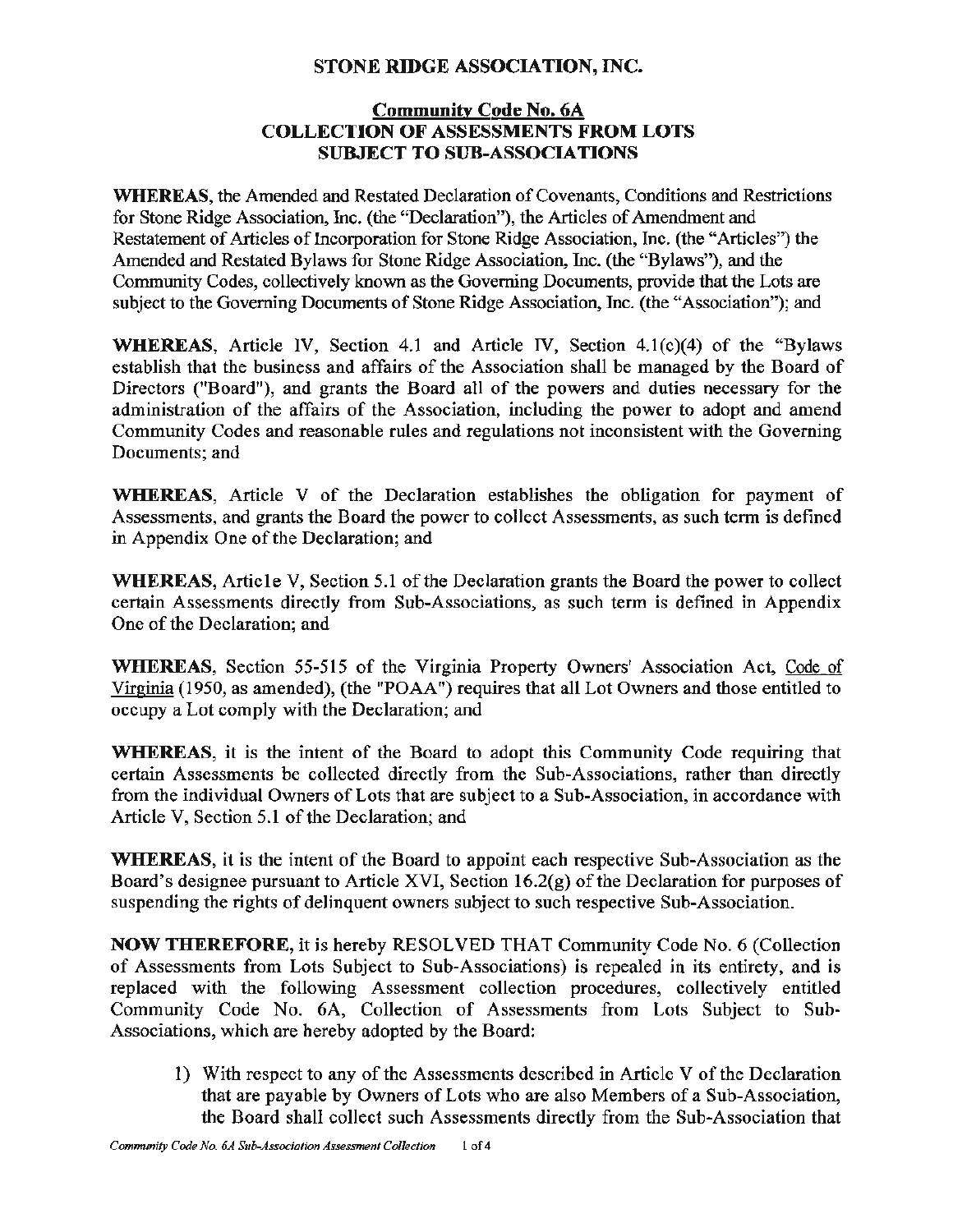also governs such Lots. The payment and collection of such Assessments shall be governed by the provisions of Article V of the Declaration, as further set forth in the numbered paragraphs herein.

- 2) The payment of such Assessments shall be an obligation of such Sub-Association, but each Owner shall remain personally liable for the Assessment against such Owner's Lot and each such Lot shall remain subject to a lien for Assessments.
- 3) The Sub-Association is obligated to timely pay to the Association such Assessments for all Lots within the Sub-Association, regardless of any delay or failure in payment by an Owner of a Lot to the Sub-Association. Failure of a Sub-Association to timely pay Assessments for all Lots within the Sub-Association shall constitute a default by the Sub-Association in its obligations under Article V of the Declaration and may result in collection action by the Association in accordance with the provisions of Article VI of the Declaration and Community Code No. 3, including the suspension of privileges as further described in this Community Code.
- 4) AJJ notices regarding Assessments against such Lots shall be sent to such Sub-Association, but notices of any intention to file a lien on an Owner's Lot shall also be sent to the Owner of the Lot.
- 5) This Community Code shall not limit or waive any of the Association's remedies for nonpayment of Assessments.
- 6) Any Owner of a Lot within a Sub-Association that did not pay the Assessment levied against such Sub-Association hereunder shall have the right to pay the portion of that Assessment attributable to such Owner's Lot directly to the Association, and such Owner's Lot shall not be subject to further Assessment or Lien by the Association or the Sub-Association with respect to such Assessment.
- 7) The term "Assessment" as referenced in this Community Code shall include all meanings set forth in Article V, Appendix One of the Declaration, and any and all relevant sections of the Virginia Code, including the POAA. The term "Assessment" as referenced in this Community Code shall also include all other charges levied by the Association and/or the Board.
- 8) In any collection activity, including but not limited to the filing of liens and/or lawsuits, taken by a Sub-Association to collect Association Assessments from a Member, this Community Code shall be deemed an assignment to the Sub-Association of the Association's rights to collect said Assessments, including any and all related costs and attorney's fees as provided by Virginia law and the governing documents of the respective associations. This assignment is nonexclusive and shall not be deemed to preclude the Association from collecting said Assessments directly from the delinquent Owners if the sums remain past due and owing.
- 9) Suspension of Delinquent Owner's Privileges and Right to Use Stone Ridge Association Inc.'s Facilities and Services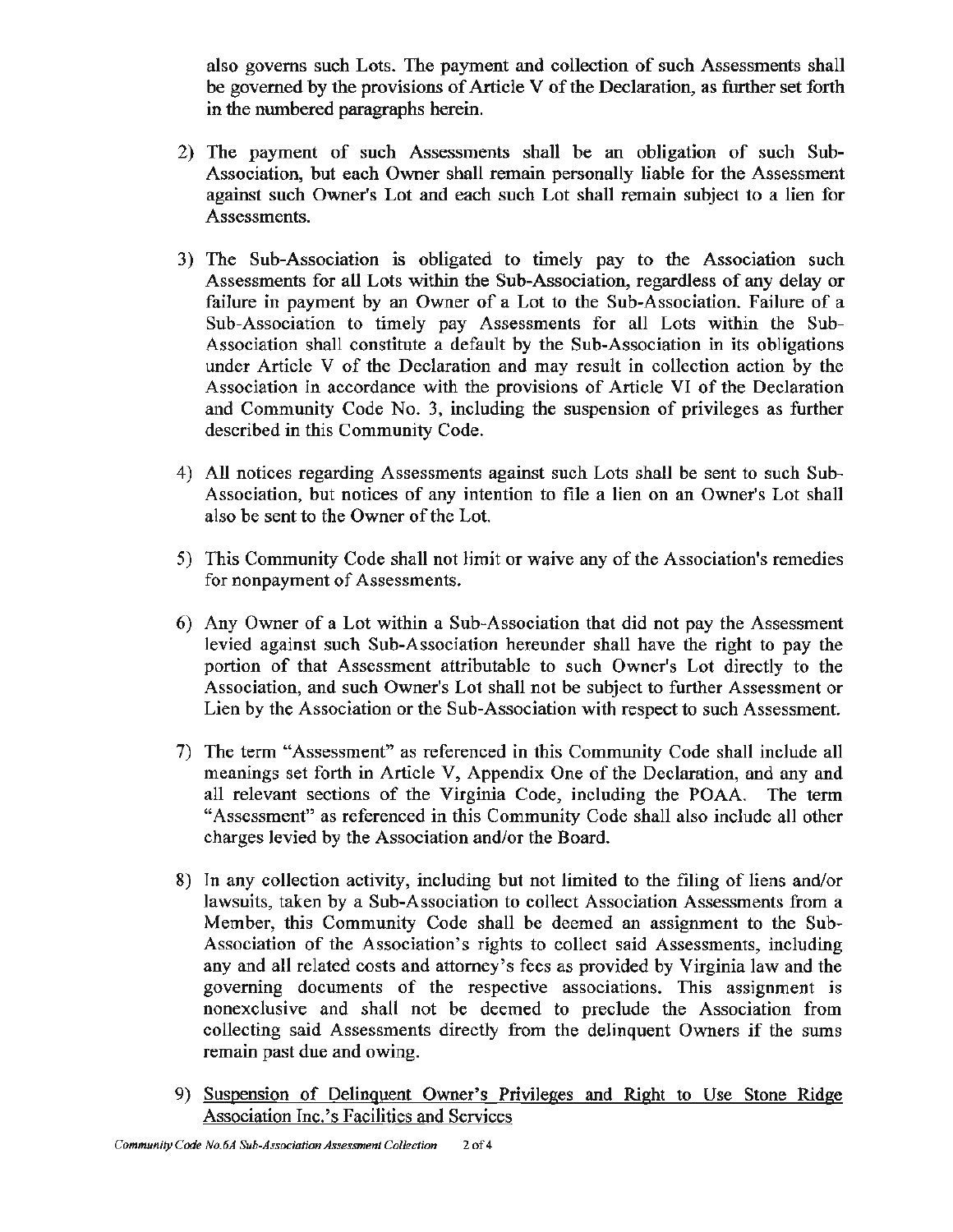- a. Authority: Pursuant to Virginia law and the Governing Docwnents the Association and/or relevant Sub-Association *as* the Association's designee shall have the right to suspend privileges of a Member (and of members of his/her household, guests, tenants, visitors, licensees, or invitees). after notice and an opportunity to be heard, if such Member is more than sixty (60) days past due in payment of assessments to the relevant Sub-Association. Privileges provided by the Association to Members may be suspended upon the provision by the relevant Sub-Association to the Association of certain information and documentation verifying that the relevant Member's privileges have been suspended due to their delinquency and that such Member has been afforded notice and an opportunity to be heard by the relevant Sub-Association.
- b. Privileges; The term "privileges" shall mean the following:
	- (i) The right to utilize parking areas within the Stone Ridge Association, Inc. community;
	- (ii) The right to utilize recreational facilities, including the clubhouse, swimming pool, fitness amenities, and other common area facilities within Stone Ridge Association, Inc.;
	- (iii) The right to vote as to certain actions of Stone Ridge Association, Inc., including the election of Directors onto the Board of Directors;
	- (iv) The right to receive any other services provided directly by the Association.
- 10) Delinquency: For the purposes of this Community Code, a delinquent assessment is deemed to include any assessment owed by a Member of a Sub-Association to Stone Ridge Association, Inc., whether such assessment is paid directly to Stone Ridge Association, Inc. or is paid through the relevant Sub-Association. Suspension of privileges shall be permitted in accordance with applicable Virginia law, and the Governing Documents of Stone Ridge Association, Inc. and the relevant Sub-Association.

The effective date of this Community Code shall be May 1, 2014.

STONE RIDGE ASSOCIATION, INC.